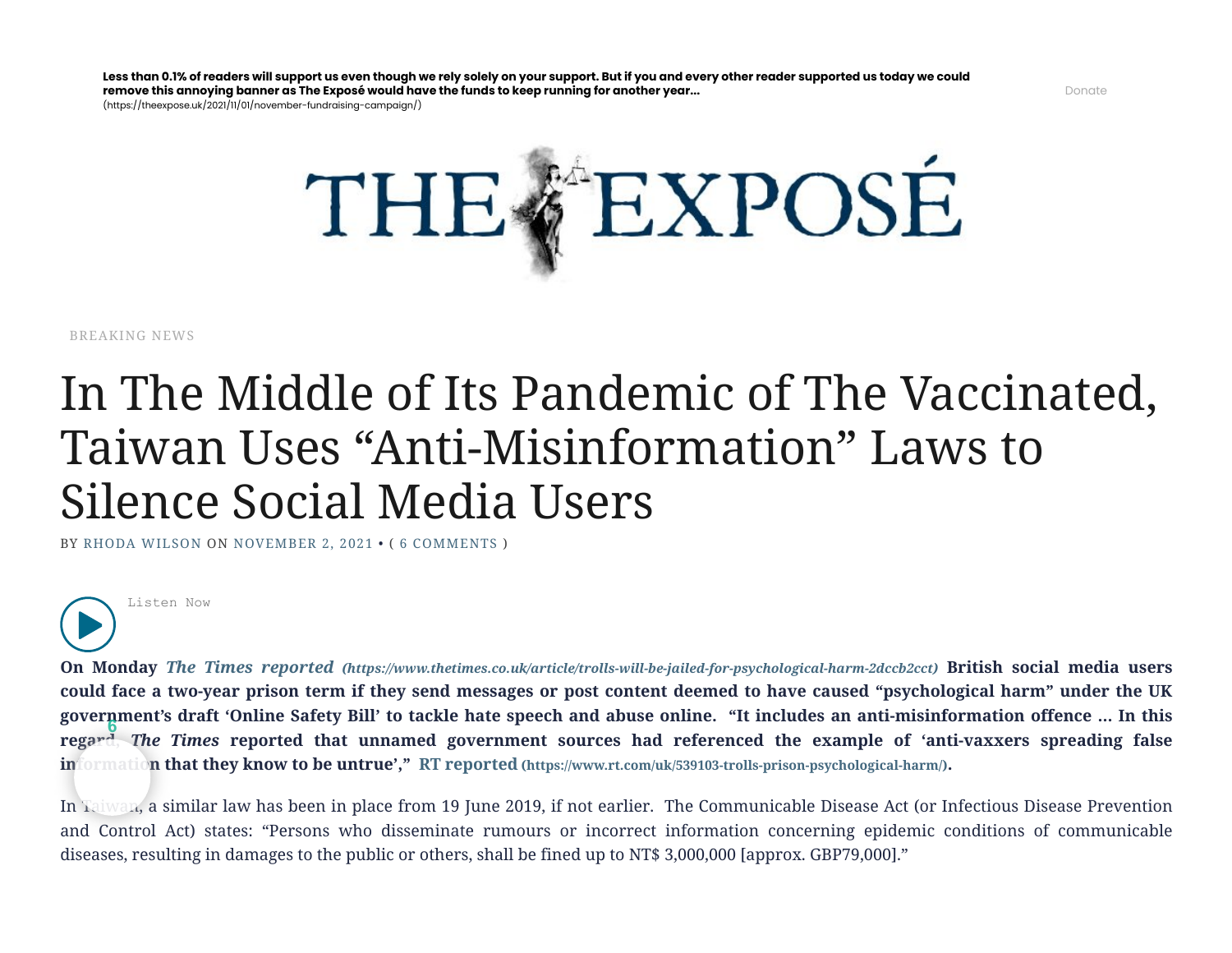[\(https://theexpose.uk/2021/11/01/november-fundraising-campaign/\)](https://theexpose.uk/2021/11/01/november-fundraising-campaign/)

Any person having one of the following conditions shall be fined NT\$ 90,000 up to NT\$ Article 64 450,000: 1. physicians in violation of the regulations of Article 39; 2. forensic physicians in violation of the regulations of Article 39; 3. persons other than physicians in violation of the regulations of Paragraph 1 of Article 40; 4. medical personnel and persons who learn about relevant information of patients with or suspected of having communicable diseases through their practices and are in violation of the regulations of Article 10; 5. In violation of the regulations of Paragraph 2 of Article 34. Article 64-1 Any person in violation of the regulations of Article 9 shall be fined NT\$ 100,000 up to NT\$ 1,000,000.

Taiwan Ministry of Health and Welfare: [Communicable](https://law.moj.gov.tw/ENG/LawClass/LawAll.aspx?pcode=L0050001) Disease Control Act (Amended and promulgated Articles 63, 64, 65, 66 and added Article 64-1 under Hua-Tsun-1-Yi-No. 10800060021 on June 19, 2019)

Taiwan seems to be putting these "misinformation" laws into practice.

On 12 October, the *[United Daily Newspaper \("UDN"\)](https://udn.com/news/story/7321/5810638)* reported (https://udn.com/news/story/7321/5810638) that on 24 July 2021 Li, a man from Taichung City in central Taiwan, posted on Facebook "Taiwan's death has been vaccinated. Break-through 700 cases." Some netizens reported his post as "false" to the Ministry of Health and Welfare. Police charged Li with violating the Social Order Maintenance Act.

During a brief trial Li admitted that he made the post on Facebook. But, he argued, all vaccines generally take 7 to 10 years to develop and there were ingredients in the injections that may be harmful. He said he believed that there were doubts about using the new Covid injections in the human body. In addition, he argued, he found some of the information about people who died from the new Covid injections online and had then shared it.

According to a document from the Central Epidemic Command Center ("CECC"), as of 2 August there had been 548 suspected deaths from Covid injections but their "summary was not clinically complete." The judge noted that although the death toll as per Li's Facebook post did not match that of the CECC there was no "huge difference." The judge also pointed out that the CECC's document stated "this summary is not clinically complete information, nor is it a clinical review. It is only a limited summary of information notified" and, obviously, the CECC cannot fully human body. In addition, he argued, he found some of the<br>then shared it.<br>According to a document from the Central Epidemic Comm<br>injections but their "summary was not clinically complete."<br>that of the CECC there was no "hug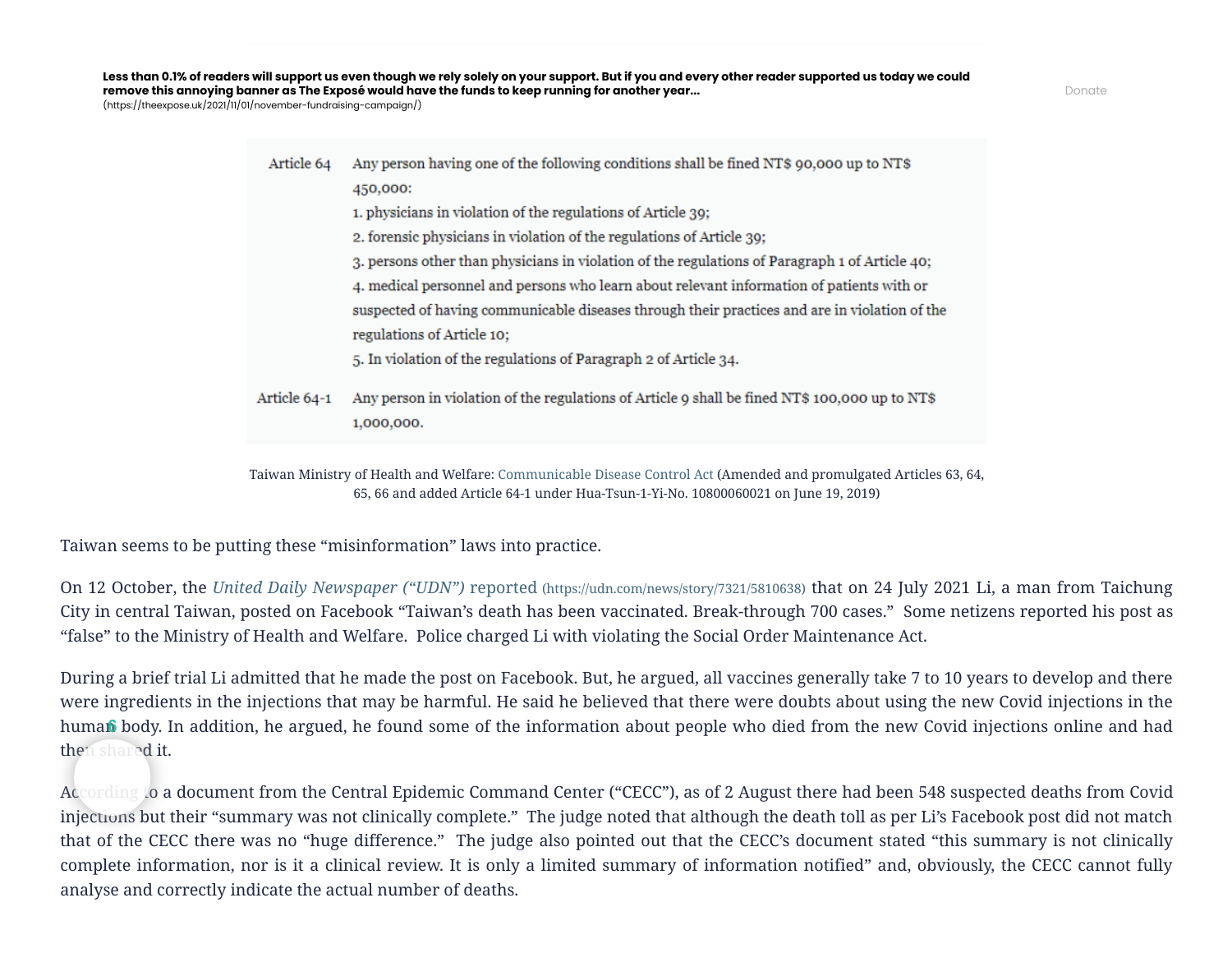Donate

*The UDN article is in Taiwanese so we have used Google to translate it and attached it below.*

[Taiwan-Man-Charged-for-Posting-on-Facebook.en\\_](https://theexpose.uk/wp-content/uploads/2021/11/Taiwan-Man-Charged-for-Posting-on-Facebook.en_.pdf) [Download](https://theexpose.uk/wp-content/uploads/2021/11/Taiwan-Man-Charged-for-Posting-on-Facebook.en_.pdf)

As of 28 October, there had been 982 post-injection deaths (https://theexpose.uk/2021/10/30/taiwans-pandemic-of-the-vaccinated-more-people-have-died-after-thecovid-injection-campaign-began/) reported [to the CDC's 'Notification of Adverse Events', Taiwan's equivalent of VAERS \(USA\) or Yellow Card \(UK\)](https://theexpose.uk/2021/10/30/taiwans-pandemic-of-the-vaccinated-more-people-have-died-after-the-covid-injection-campaign-began/) reporting systems. Almost 300 more than Li had posted on Facebook three months prior and then was charged for disseminating misinformation.

According to *The Times*, the plans for UK's Online Safety Bill have been sent to the cabinet for approval and UK Culture Secretary, Nadine Dorries, is expected to add them to the bill when it is introduced to Parliament next month. Could those who speak out against the UK Government's Covid, or other, propaganda be subjected to similar harassment if the Bill is passed?

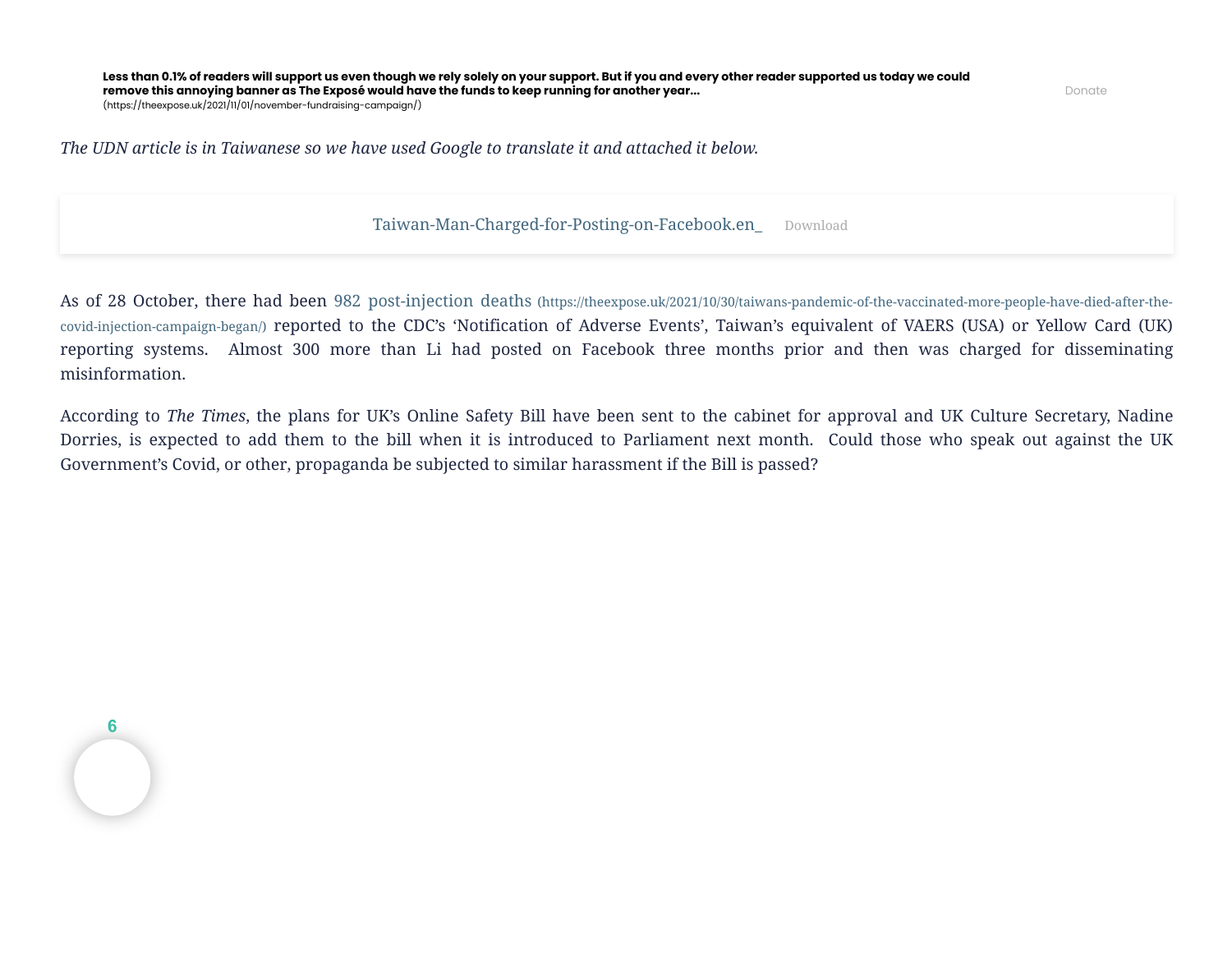$(\text{https://thesexose.uk/2021/11/01/november-fundraisina-campaian/})$ 

# INI HEIMIDDUEORI **PANDEMIC OF THE VACCINATED, TAIWAN USES** "ANTI-MISINFORMATION" LAWS TO SILENCE SOCIAL MEDIA USERS

**6**

**The Exposé is now censored on**

**Google, Facebook & Twitter.** [\(https://theexpose.uk/2021/11/01/november-fundraising-campaign/\)](https://theexpose.uk/2021/11/01/november-fundraising-campaign/)

**[\(https://web.archive.org/web/20210823121616/https://dailyexpose.co.uk/2021/08/09/august-fundraising-campaign-we-rely-solely-on-your-support/\)](https://web.archive.org/web/20210823121616/https://dailyexpose.co.uk/2021/08/09/august-fundraising-campaign-we-rely-solely-on-your-support/)So we need your help to**

**ensure**

**we can continue to bring you the**

(https://theexpose.uk/2021/11/01/november-fundraising-campaign/)**facts the mainstream refuse to… [\(https://theexpose.uk/2021/10/01/october-fundraising-campaign/\)](https://theexpose.uk/2021/10/01/october-fundraising-campaign/)**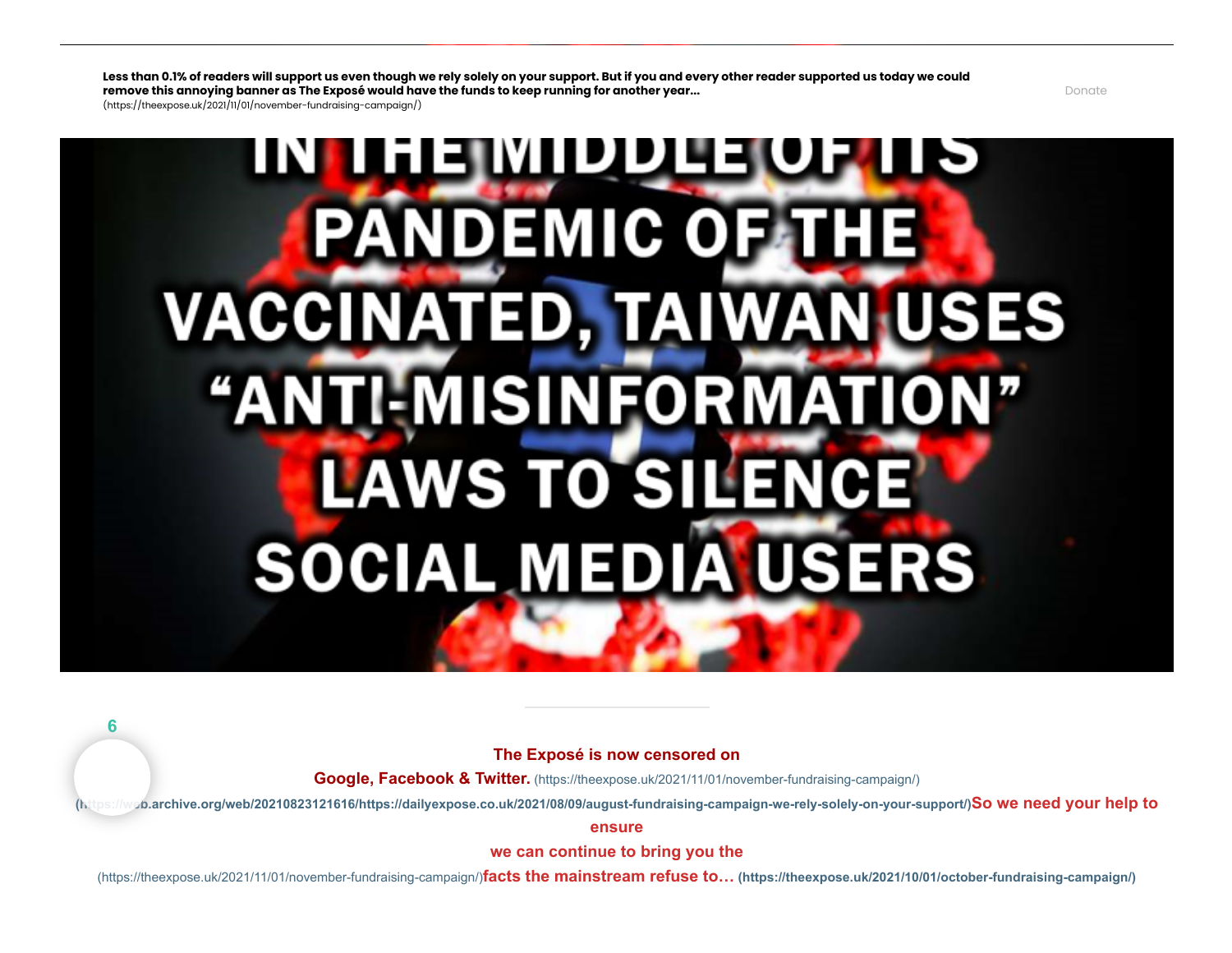Less than 0.1% of readers will support us even though we rely solely on your support. But if you and every other reader supported us today we could<br>remain this apparing happer as The Expect would have the fundate loop supp **remove this annoying banner as The Exposé would have the funds to keep running for another year...**

**behalf like the mainstream media.** [\(https://theexpose.uk/2021/11/01/november-fundraising-campaign/\)](https://theexpose.uk/2021/11/01/november-fundraising-campaign/) (https://theexpose.uk/2021/11/01/november-fundraising-campaign/)

**Instead we rely solely on your support, so [\(https://theexpose.uk/2021/11/01/november-fundraising-campaign/\)](https://theexpose.uk/2021/11/01/november-fundraising-campaign/)please support us in our efforts to bring** [\(https://theexpose.uk/2021/11/01/november-fundraising-campaign/\)](https://theexpose.uk/2021/11/01/november-fundraising-campaign/)

> **you** [\(https://theexpose.uk/2021/11/01/november-fundraising-campaign/\)](https://theexpose.uk/2021/11/01/november-fundraising-campaign/) **[honest, reliable, investigative journalism.](https://theexpose.uk/2021/11/01/november-fundraising-campaign/)** (https://theexpose.uk/2021/11/01/november-fundraising-campaign/)

**It's quick and easy…** [\(https://theexpose.uk/2021/11/01/november-fundraising-campaign/\)](https://theexpose.uk/2021/11/01/november-fundraising-campaign/)

**Please choose your preferred method to show your support** 

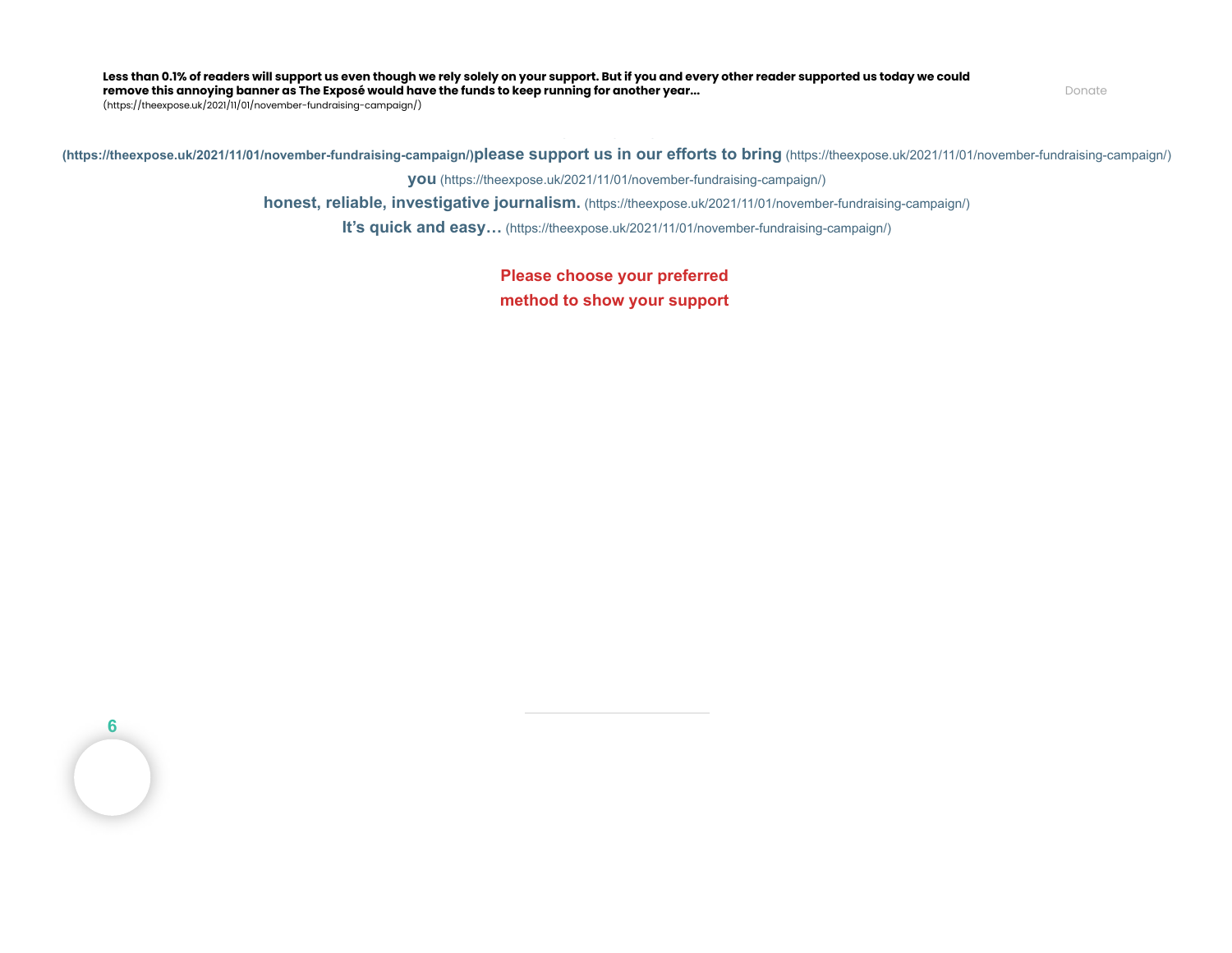[\(https://theexpose.uk/2021/11/01/novem](https://theexpose.uk/2021/11/06/vaccine-injured-pilot-testifies-it-has-taken-everything-from-me-and-my-family-we-have-been-ignored-and-silenced/)[ber-fund](https://theexpose.uk/2021/11/01/november-fundraising-campaign/)[raising-campaign/\)](https://theexpose.uk/2021/11/06/uk-gov-lying-and-hiding-the-fact-covid-19-vaccinated-are-developing-ade/)

#### November 6, 2021

Vaccine Injured Pilot Testifies: "It has taken everything from me and [my family – we have been](https://theexpose.uk/2021/11/06/vaccine-injured-pilot-testifies-it-has-taken-everything-from-me-and-my-family-we-have-been-ignored-and-silenced/) ignored and silenced"

Cody Flint, a pilot, and Lt. Col. Theresa Long, an army physician, …

#### November 6, 2021

The UK Government is trying to conceal the fact [the Covid-19 Vaccines have](https://theexpose.uk/2021/11/06/uk-gov-lying-and-hiding-the-fact-covid-19-vaccinated-are-developing-ade/) raised all-cause mortality by 15% and that the Vaccinated may be developing Acquired Immunodeficiency Syndrome

The purpose of government Covid-19 statistics is no longer to inform the …

November 5, 2021

Spain: A Care Worker's Dismissal for refusing to [have a Covid Injection Is](https://theexpose.uk/2021/11/05/spain-a-care-workers-dismissal-for-refusing-to-have-a-covid-injection-is-overturned-in-court/) Overturned in Court

The Social Court of Bilbao has declared "void" the dismissal of a …

November 5, 2021

US Covid-19 Vaccine [Mandates Make it Difficult](https://theexpose.uk/2021/11/05/us-covid-19-vaccine-mandates-make-it-difficult-for-student-athletes-to-get-college-scholarships/) for Student-Athletes to Get College Scholarships

In the United States, student-athletes at public high schools are struggling to …

#### November 5,

[San Francisco](https://theexpose.uk/2021/11/05/san-francisco-to-force-5-year-olds-to-show-covid-19-vaccine-passports/)  Year-Olds to Sh Vaccine Passpo [https://twitter.](https://twitter.com/bergerbell/status/1455775773013397505?s=20) s=20 San Franc be the first sta

**6**

[Follow Daily](https://t.me/dailyexpose) Expose on Telegram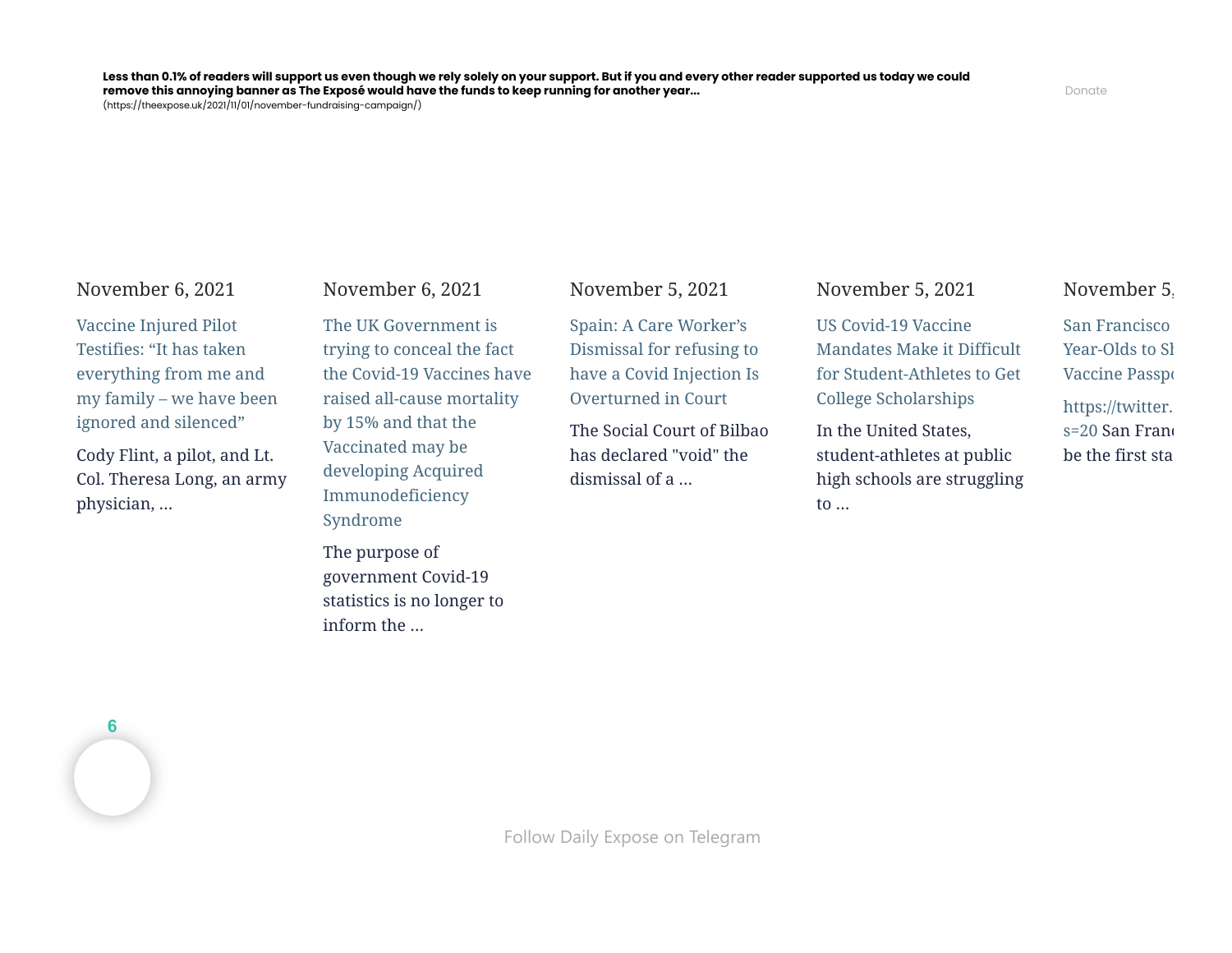[\(https://theexpose.uk/2021/11/01/november-fundraising-campaign/\)](https://theexpose.uk/2021/11/01/november-fundraising-campaign/)

**RELATED**

[The crisis that never was – COVID 19 is just](https://theexpose.uk/2021/04/21/the-crisis-that-never-was-covid-19-is-just-the-latest-moral-panic/) the latest moral panic April 21, 2021 In "Breaking News"

[Social Media Networks Now Targeting Young](https://theexpose.uk/2021/06/21/social-media-networks-now-targeting-young-people-promoting-covid-19-vaccine/) People – Promoting Covid-19 Vaccine June 21, 2021 In "Breaking News"

The Trusted News Initiative – A BBC led organisation censoring Public Health experts [who oppose the official narrative on Covid-19](https://theexpose.uk/2021/08/29/the-trusted-news-initiative-a-bbc-led-organisation-censoring-public-health-experts-who-oppose-the-official-narrative-on-covid-19/) August 29, 2021 In "Breaking News"



<span id="page-6-0"></span>

*Join the discussion*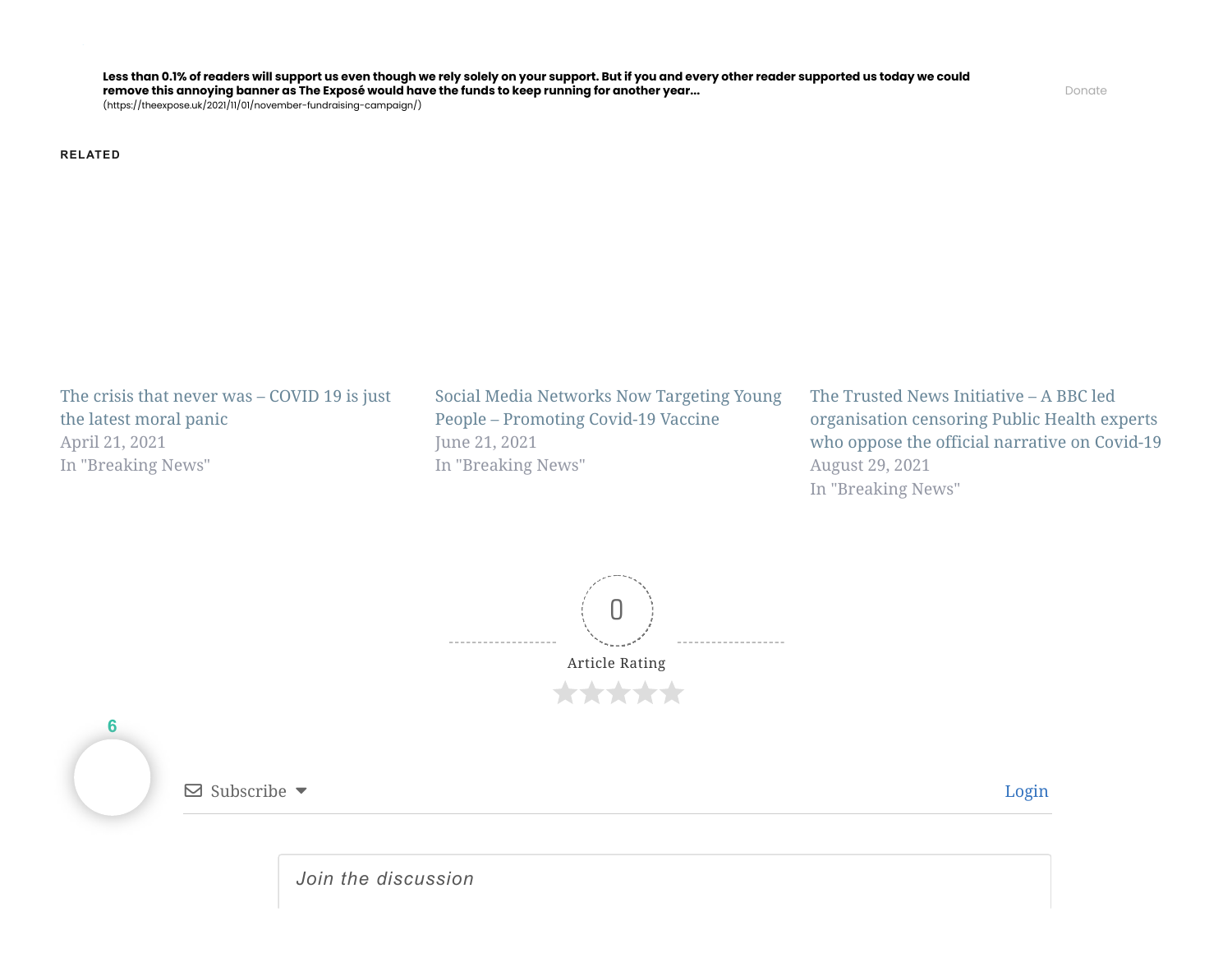cess than 0.1% of redders will support as even though we rely solery on your support. But if you und every other redder supported as today we could<br>remove this annoying banner as The Exposé would have the funds to keep run Less than 0.1% of readers will support us even though we rely solely on your support. But if you and every other reader supported us today we could [\(https://theexpose.uk/2021/11/01/november-fundraising-campaign/\)](https://theexpose.uk/2021/11/01/november-fundraising-campaign/)



#### **6 COMMENTS**

**5 A** 



### Paul Prichard 3 days ago

Your alternative update on #COVID19 for 2021-11-01. Burials up 15%, cremations up 10% in 2021. Immunity from jab plunges to ZERO. Protests growing [https://paulthepaperbear.wordpress.com/2021/11/01/your-alternative-update-on-covid19](https://paulthepaperbear.wordpress.com/2021/11/01/your-alternative-update-on-covid19-for-2021-11-01-burials-up-15-cremations-up-10-in-2021-immunity-from-jab-plunges-to-zero-protests-growing/) for-2021-11-01-burials-up-15-cremations-up-10-in-2021-immunity-from-jab-plunges-tozero-protests-growing/ (https://paulthepaperbear.wordpress.com/2021/11/01/your-alternative-update-oncovid19-for-2021-11-01-burials-up-15-cremations-up-10-in-2021-immunity-from-jab-plunges-to-zero-protestsgrowing/)



**6**

Official data suggests certain batches of Covid-19 Vaccine were [intentionally](https://notaakhirzaman.com/6543/) poisoned as just 5% of batches are responsible for 100% of Vaccine Deaths – The Expose - Nota Akhir Zaman

3 days ago

Reply

Reply

[…] November 2, 2021In The Middle of Its Pandemic of The Vaccinated, Taiwan Uses "Anti-Misinformation" Laws to Silen… […]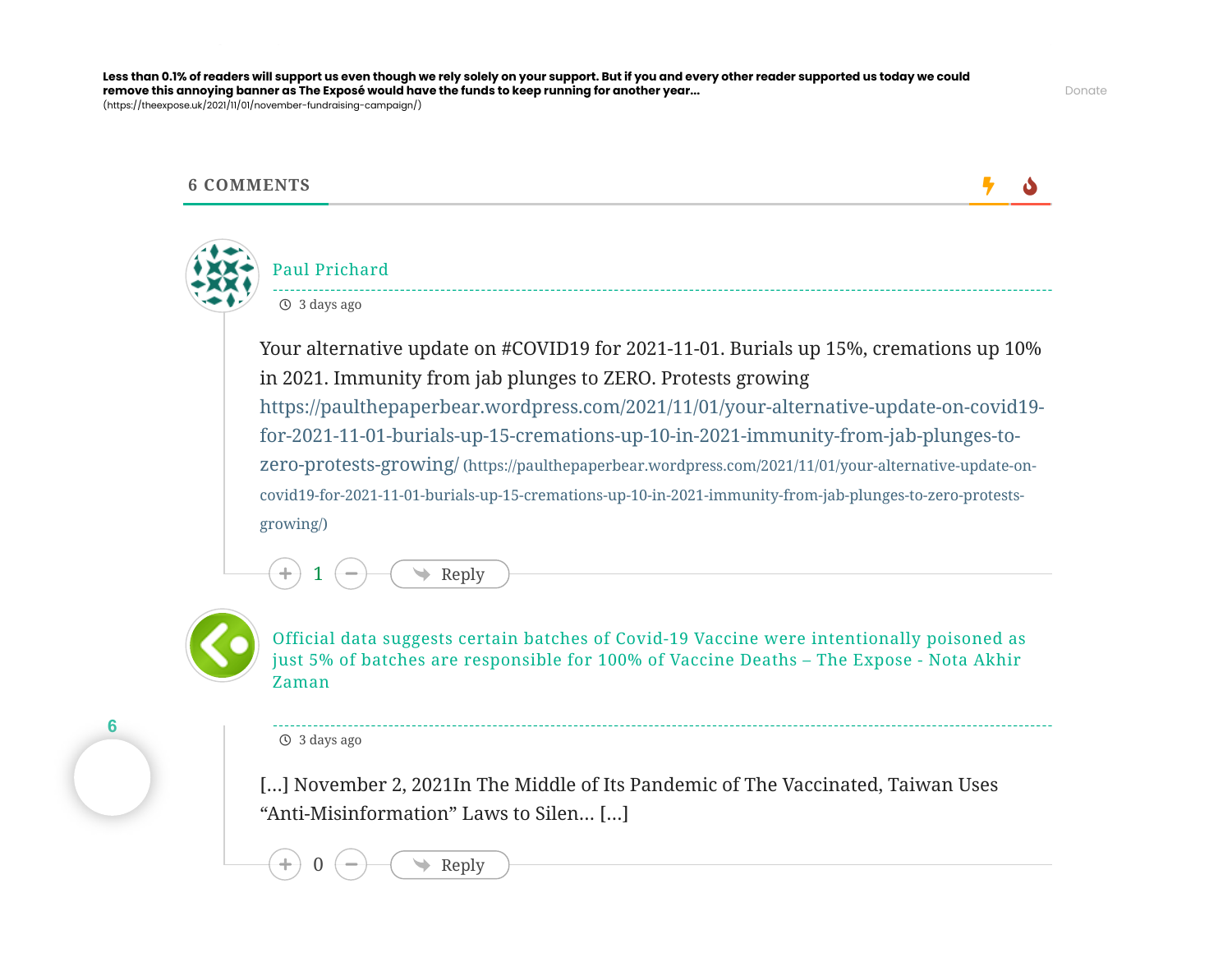